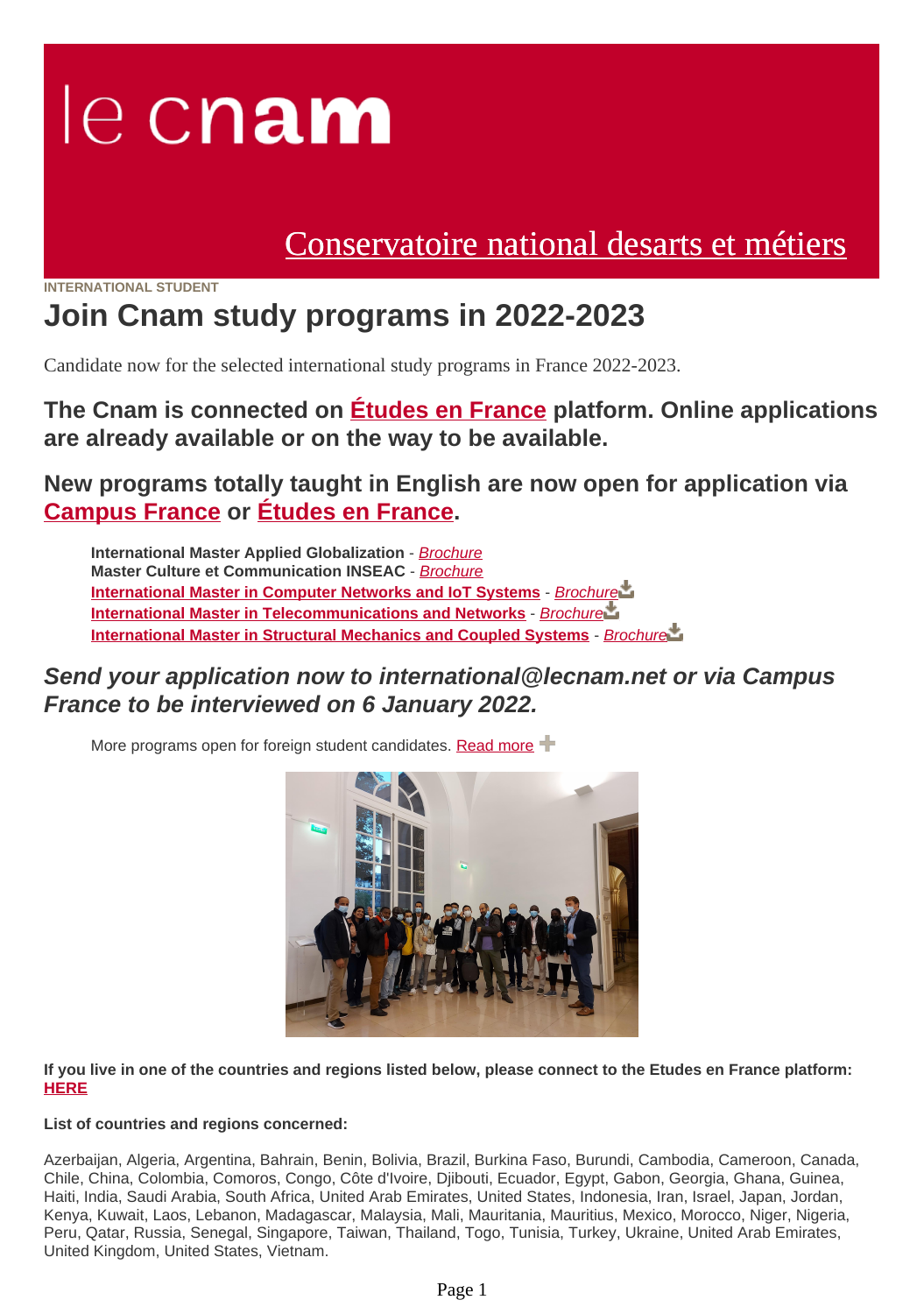This platform has been set up to simplify pre-registration and visa application procedures. Applicants can consult their file and know the result of admission and visa via the platform.





Page 2